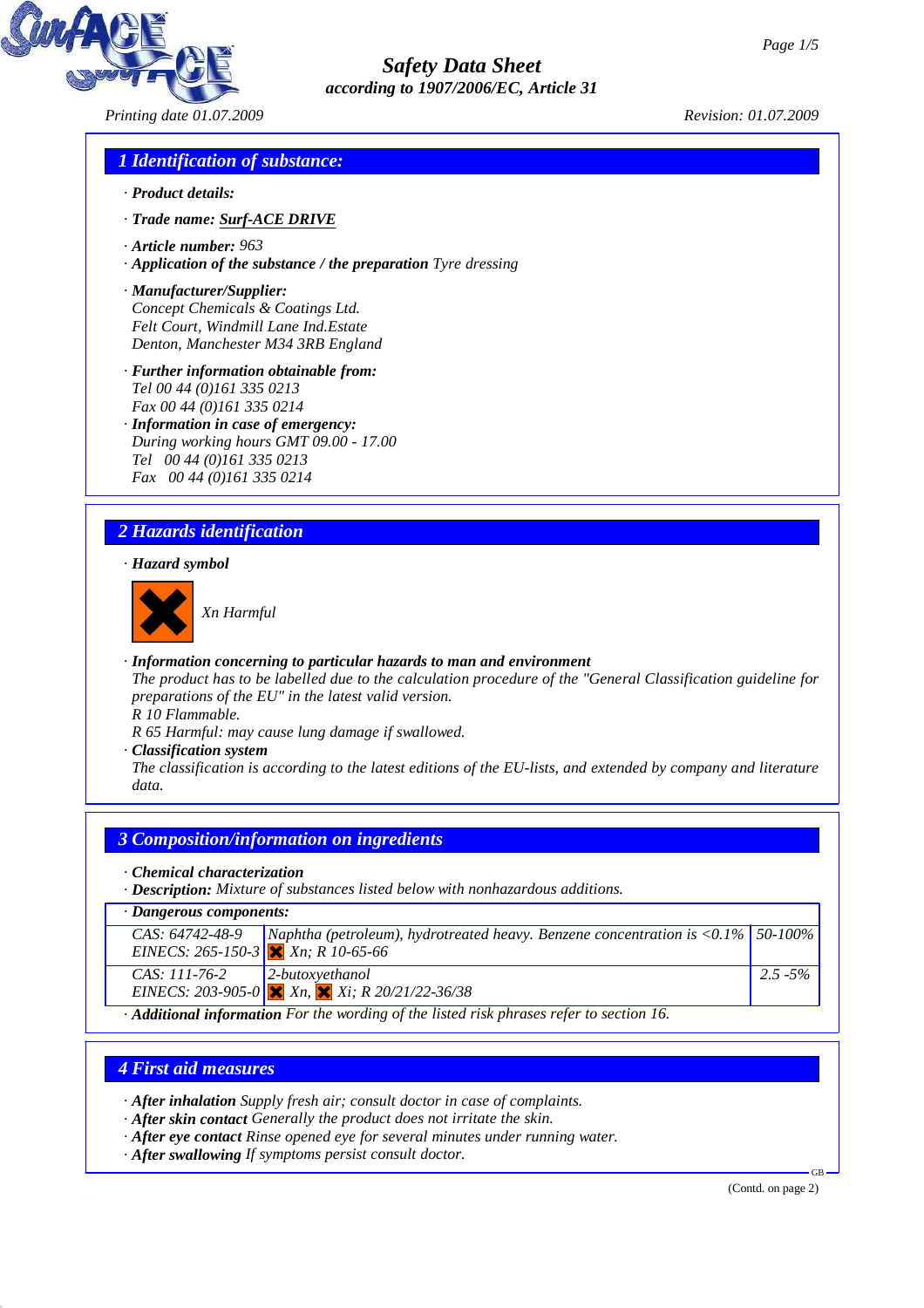

*Printing date 01.07.2009 Revision: 01.07.2009*

#### *Trade name: Surf-ACE DRIVE*

(Contd. of page 1)

#### *5 Fire fighting measures*

- *· Suitable extinguishing agents*
- *CO2, powder or water spray. Fight larger fires with water spray or alcohol resistant foam.*
- *· For safety reasons unsuitable extinguishing agents Water with full jet.*
- *· Protective equipment: No special measures required.*

#### *6 Accidental release measures(Spillage)*

- *· Person-related safety precautions: Wear protective equipment. Keep unprotected persons away.*
- *· Measures for environmental protection: Do not allow to enter sewers /surface or ground water drains.*

*Safety Data Sheet according to 1907/2006/EC, Article 31*

- *· Measures for cleaning/collecting:*
- *Absorb with liquid-binding material (sand, diatomite, acid binders, universal binders). Dispose contaminated material as waste according to item 13.*
- *Ensure adequate ventilation.*

#### *7 Handling and storage*

- *· Handling*
- *· Information for safe handling: Risk of serious damage to eyes.*
- *· Information about fire and explosion protection: Keep ignition sources away - Do not smoke. Protect against electrostatic charges.*
- *· Storage*
- *· Requirements to be met by storerooms and receptacles: No special requirements.*
- *· Information about storage in one common storage facility: Not required.*
- *· Further information about storage conditions: Keep receptacle tightly sealed.*

#### *8 Exposure controls and personal protection gear*

*· Additional information about design of technical facilities: No further data; see item 7.*

*· Ingredients with limit values that require monitoring at the workplace:*

*64742-48-9 Naphtha (petroleum), hydrotreated heavy. Benzene concentration is <0.1%*

*OEL Long-term value: 1000 mg/m³*

#### *111-76-2 2-butoxyethanol*

*OES Short-term value: 50 ppm Long-term value: 25 ppm Sk, , IOELV*

*· Additional information: The lists valid during the making were used as basis.*

*· Personal protective equipment*

- *· General protective and hygienic measures*
- *Keep away from foodstuffs, beverages and feed. Wash hands before breaks and at the end of work.*
- *Do not inhale dust / smoke / mist.*
- *· Respiratory protection: Not necessary if room is well-ventilated.*
- *· Protection of hands: Rubber gloves*
- *· Material of gloves Nitrile rubber, NBR*

(Contd. on page 3)

GB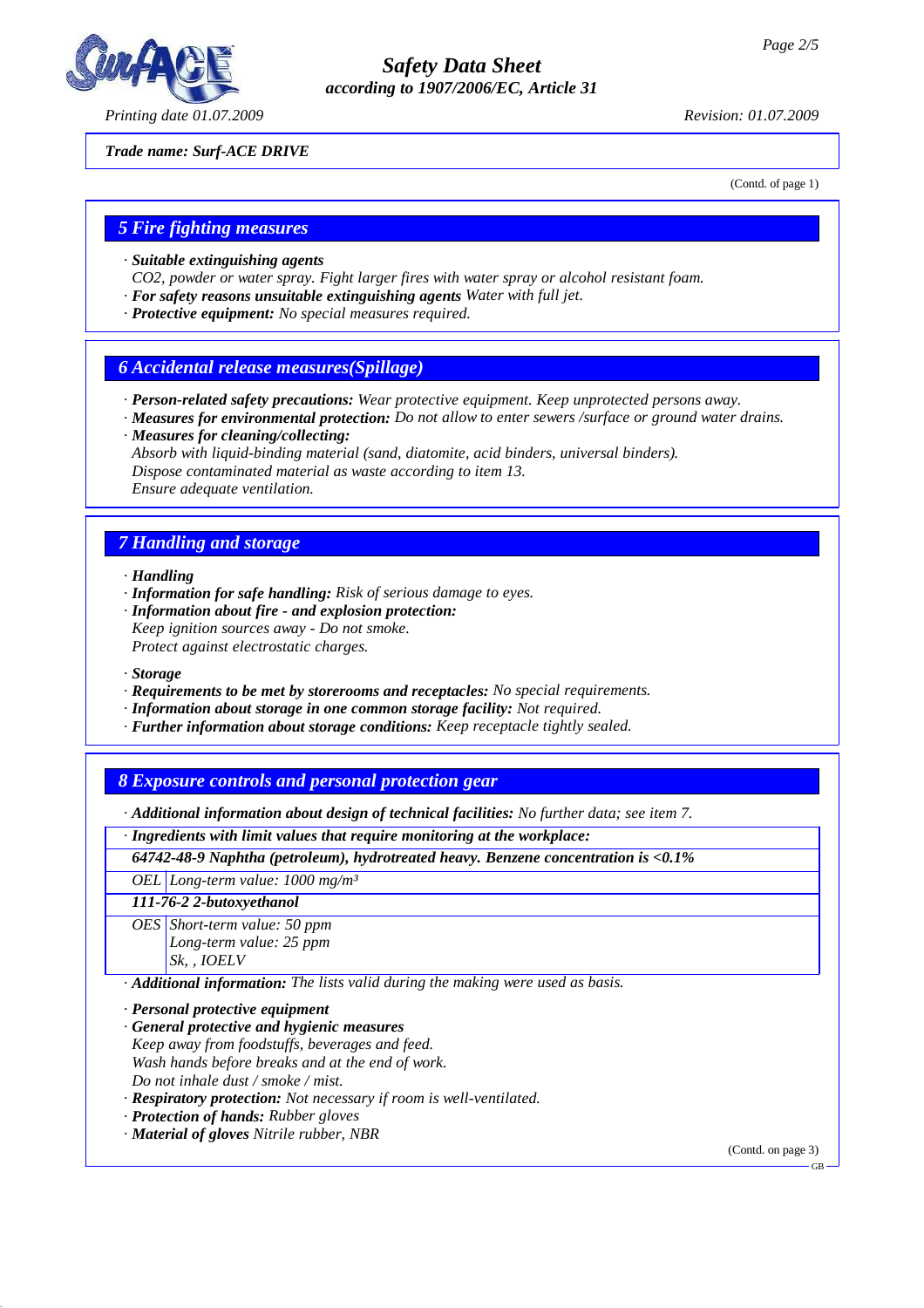

*Printing date 01.07.2009 Revision: 01.07.2009*

#### *Trade name: Surf-ACE DRIVE*

(Contd. of page 2)

*· Penetration time of glove material*

*The exact break trough time has to be found out by the manufacturer of the protective gloves and has to be observed.*

*Safety Data Sheet according to 1907/2006/EC, Article 31*

*· Eye protection: Safety glasses*

# *9 Physical and chemical properties:*

| <b>General Information</b>                                                                                       |                                                                                                |  |
|------------------------------------------------------------------------------------------------------------------|------------------------------------------------------------------------------------------------|--|
| Form:<br>Colour:<br>Odour:                                                                                       | Fluid<br>Transparent<br>Sweetish                                                               |  |
| Change in condition<br>Melting point/Melting range: undetermined<br>Boiling point/Boiling range: $162^{\circ}$ C |                                                                                                |  |
| · Flash point:                                                                                                   | $40^{\circ}C$                                                                                  |  |
| · Ignition temperature:                                                                                          | $230.0$ °C                                                                                     |  |
| · Self-igniting:                                                                                                 | Product is not selfigniting.                                                                   |  |
| · Danger of explosion:                                                                                           | Product is not explosive. However, formation of explosive air/vapour<br>mixtures are possible. |  |
| · Explosion limits:<br>Lower:<br><b>Upper:</b>                                                                   | $0.9$ Vol %<br>8.0 Vol %                                                                       |  |
| $\cdot$ Vapour pressure at 20 $\textdegree$ C:                                                                   | $1.0$ hPa                                                                                      |  |
| $\cdot$ Density at 20 $\cdot$ C:                                                                                 | $0.813$ g/cm <sup>3</sup>                                                                      |  |
| · Solubility in / Miscibility with<br>Water:                                                                     | Partly miscible                                                                                |  |
| · Solvent content:<br>Organic solvents:                                                                          | 80.0%                                                                                          |  |

### *10 Stability and reactivity*

*· Thermal decomposition / conditions to be avoided: No decomposition if used according to specifications.*

*· Dangerous reactions No dangerous reactions known*

*· Dangerous decomposition products: No dangerous decomposition products known*

## *11 Toxicological information*

*· Acute toxicity:*

*· LD/LC50 values relevant for classification:*

*64742-48-9 Naphtha (petroleum), hydrotreated heavy. Benzene concentration is <0.1%*

*Oral LD50 >5000 mg/kg (rat)*

*Dermal LD50 >3000 mg/kg (rab)*

*· Primary irritant effect:*

*· on the skin: No irritant effect.*

*· on the eye: No irritating effect.*

(Contd. on page 4)

GB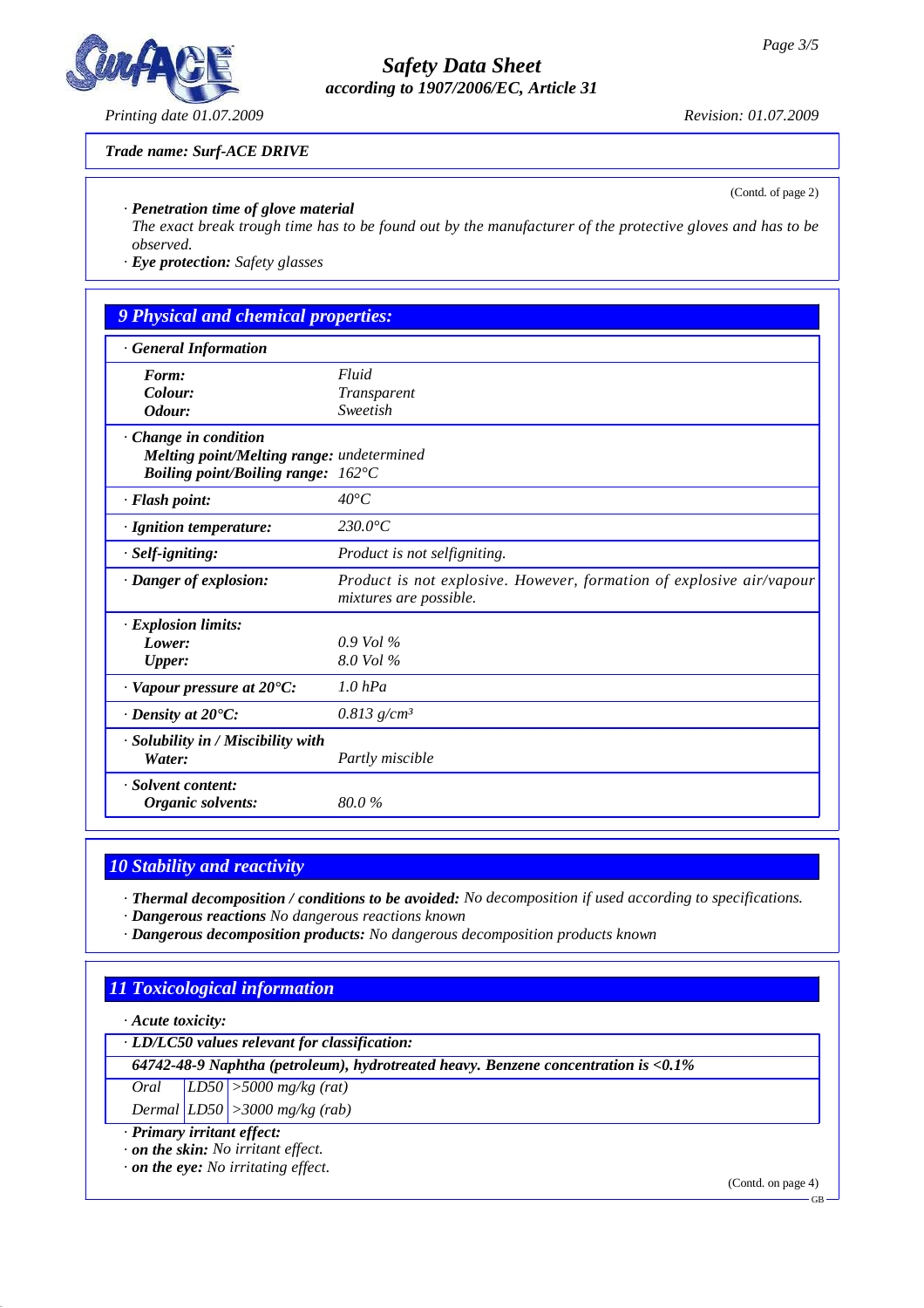

*Printing date 01.07.2009 Revision: 01.07.2009*

# *Safety Data Sheet according to 1907/2006/EC, Article 31*

(Contd. of page 3)

#### *Trade name: Surf-ACE DRIVE*

*· Sensitization: No sensitizing effects known.*

*· Additional toxicological information:*

*The product shows the following dangers according to the calculation method of the General EU Classification Guidelines for Preparations as issued in the latest version.*

# *12 Ecological information:*

*· General notes:*

*Water hazard class 1 (German Regulation) (Self-assessment): slightly hazardous for water. Do not allow undiluted product or large quantities of it to reach ground water, water course or sewage system.*

### *13 Disposal considerations*

- *· Product:*
- *· Recommendation*

*Must not be disposed together with household garbage. Do not allow product to reach sewage system.*

- *· Uncleaned packaging:*
- *· Recommendation: Disposal must be made according to official regulations.*

#### *14 Transport information*

| · Land transport ADR/RID (cross-border) |                                                                |
|-----------------------------------------|----------------------------------------------------------------|
|                                         |                                                                |
| $\cdot$ ADR/RID class:                  | 3 Flammable liquids.                                           |
| · Danger code (Kemler): 30              |                                                                |
| $\cdot$ UN-Number:                      | 1993                                                           |
| · Packaging group:                      | Ш                                                              |
| · Hazard label                          | $\mathfrak{Z}$                                                 |
| · Description of goods:                 | 1993 FLAMMABLE LIQUID, N.O.S., mixture, special provision 640E |
| · Maritime transport IMDG:              |                                                                |
|                                         |                                                                |
| · IMDG Class:                           | $\mathcal{E}$                                                  |
| · UN Number:                            | 1993                                                           |
| · Label                                 | $\mathcal{E}$                                                  |
| · Packaging group:                      | III                                                            |
| · EMS Number:                           | $F-E, S-E$                                                     |
| $\cdot$ Marine pollutant:               | No                                                             |
|                                         | · Proper shipping name: FLAMMABLE LIQUID, N.O.S., mixture      |
|                                         | (Contd. on page 5)                                             |
|                                         | GB                                                             |